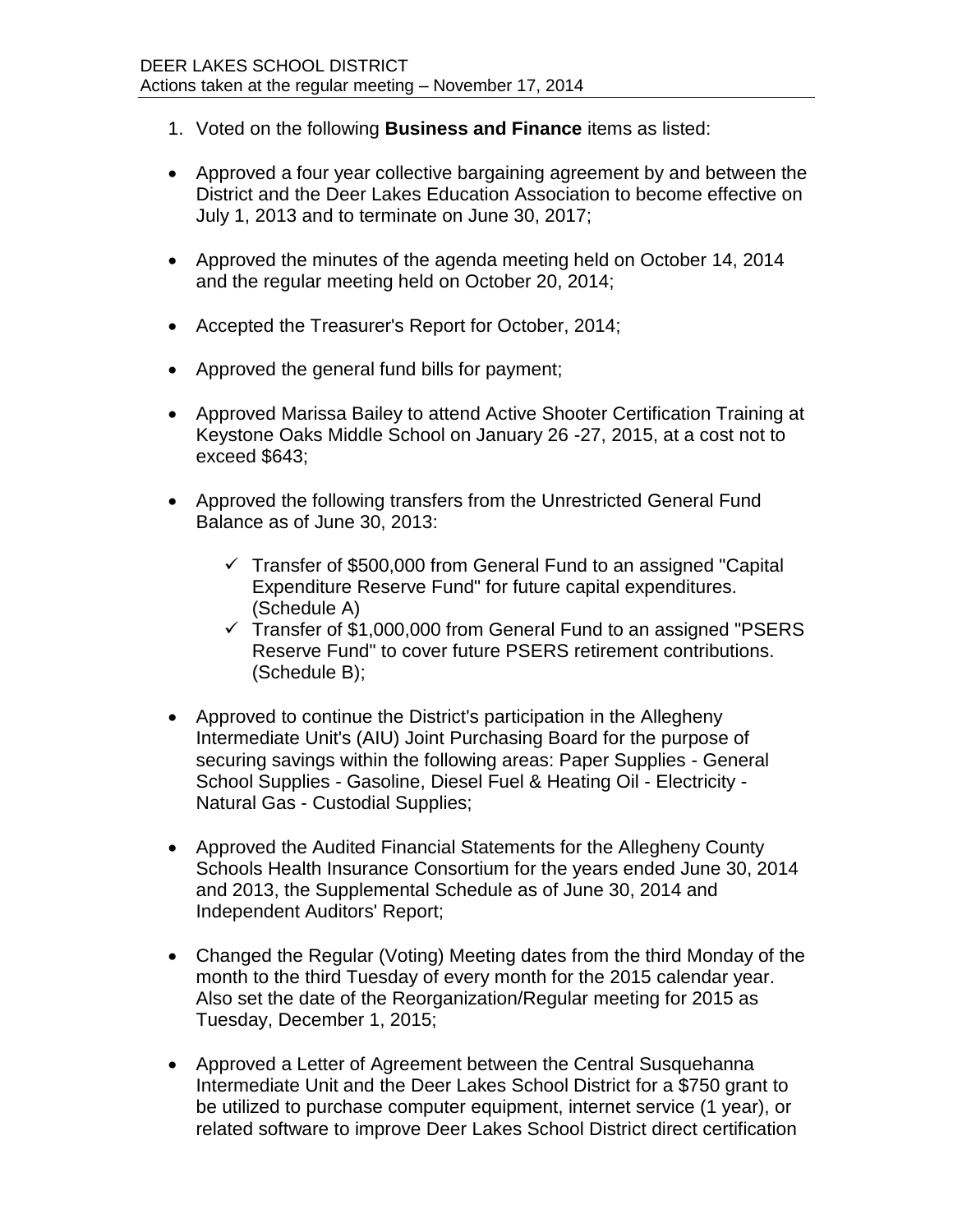process with the aim to increase the direct certification rate as indicated in the needs assessment provided to the Center for Schools and Communities (CSC);

 Approved the following changes to the supplemental contract list contained in the DLEA Bargaining Unit Contract:

## **Eliminate for 2014-2015:**

Science Club Sponsor Middle School Chorus High School Chorus AFG Sponsor (High School) AFG Sponsor (Middle School)

## **Add for 2014-2015:**

Chorus Grades 6-12 Lead Teachers for Kindergarten, First, Second, Third, Fourth and Fifth Grades Cafeteria Monitor (Curtisville Primary Center) Cafeteria Monitor (Middle School) CPC After School Math Tutor (Once a week for maximum of 36 weeks) MS Intramurals (Minimum Number of 25 Sessions)

## **Eliminate for 2015-2016:**

Varsity Club Sponsor

## **Add for 2015-2016:**

Homecoming Coordinator

 Approved the request of Jackie Jaros and James Cromie to have Student Council host the PASC State Conference in 2016 at Deer Lakes School District. Jackie Jaros or James Cromie need to accompany three students to the following events: January 9-10, 2015 (State Board Meeting to present bid), March 5-7, 2015 (Board Meeting), April 2015 (Dates TBA – meeting in Livonia, NY), July 31-August 1, 2015 (Board Meeting), November 12-14, 2015 (State Conference in Halifax), January 2016 (Dates TBA - meeting in Altoona), March 2016 (Dates TBA – meeting hosted at Deer Lakes), April 2016 (Dates TBA – meeting ), July 2016 (Dates TBA – meeting in Altoona), and November 2016 (Conference at Deer Lakes). There would be no school on the Thursday and Friday of the conference as both the High School and Middle School would be used for the conference.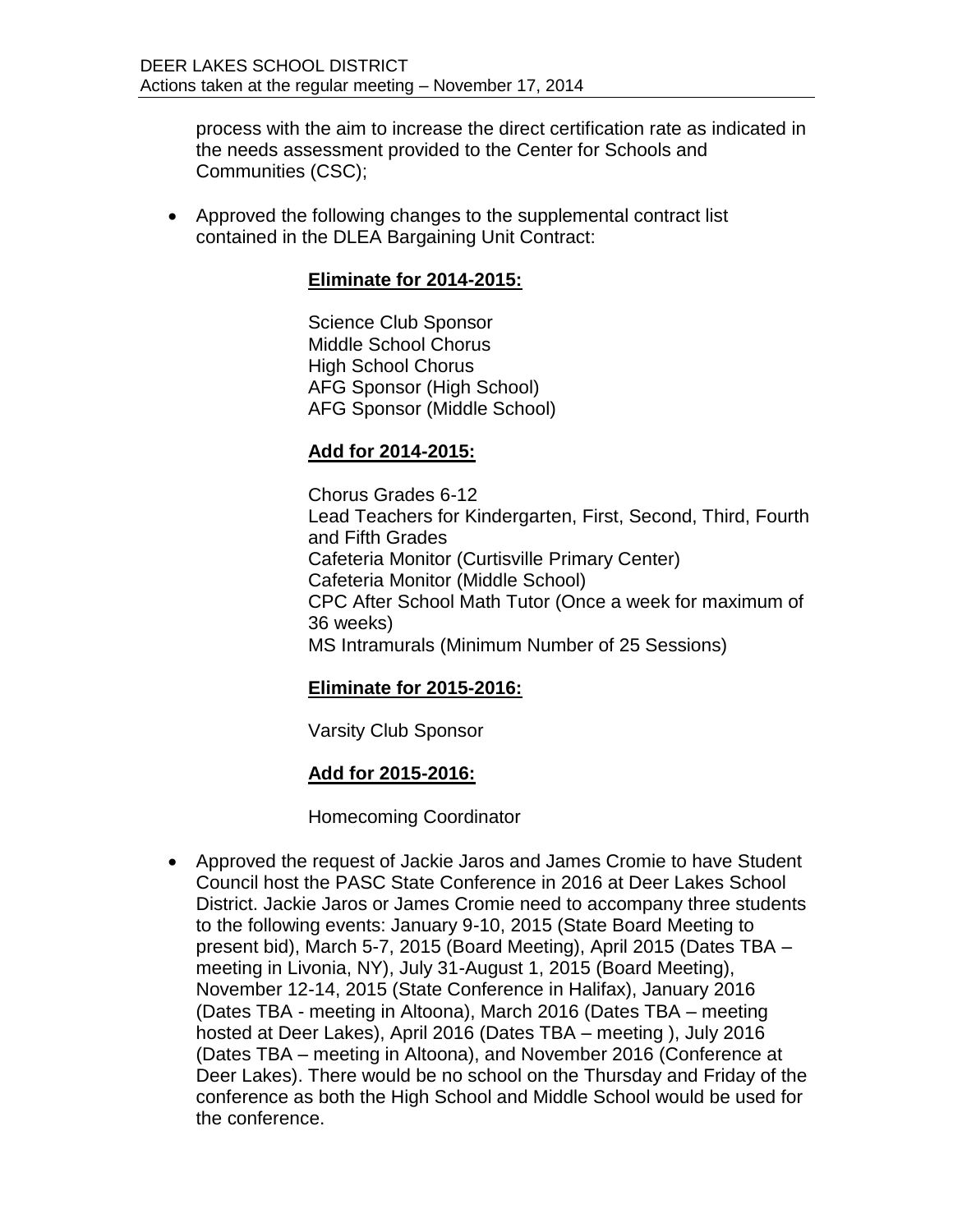- 2. Voted on the following **Education** items as listed:
- Approved the following student teacher placements:
	- $\checkmark$  Shane Federici, Clarion University, with Tamara Mickle from January 21, 2015 - March 13, 2015;
	- $\checkmark$  Meghan Wilson, Slippery Rock University, with Pete Lubinsky and Ron Nichols from January 20, 2015 - May 7, 2015. Job shadowing for one day - December 5, 2014;
	- $\checkmark$  Danielle DeLaVega, Duquesne University, with Shauna Brown from January 5, 2015 thru April 24, 2015;
- Approved John Baker and Yvette Beck to sponsor two ski trips, one at the end of January/beginning of February and one in the middle/end of March, to Seven Springs or Hidden Valley so that they can begin to notify students and collect deposits. The ski trips are at no cost to the District;
- Approved two new Middle School courses STEM Tech and Photo Vid;
- Approved the following High School Clubs:
	- Ski Club Y. Beck & John Baker
		- o The purpose of Ski Club is to give students who have an interest in skiing and snow-boarding, increased opportunities to participate in this enjoyable winter activity.
	- Prayer Group Darlene Snowball
		- $\circ$  The purpose of Prayer Group is to provide a venue for students who want to pray together to do so with like-minded students. Prayer Group students honor requests to pray for families and individuals in need, as well as discuss Christian songs and singing groups.
	- Art Club Christy Culp
		- $\circ$  The purpose of Art Club is to allow all students, whether in an art class or not, to indulge in their artistic abilities. We plan to provide activities and workshops, as well as the materials needed to complete those projects through fundraising. All finished works will be displayed in the school, as well as throughout the community, we intend to promote creativity both in the school and the district.
	- Book Club Joan Trimble
		- o The purpose of Book Club is to develop and foster interest in reading and to provide a forum for students who love to read and discuss literature with others who share their love of reading.
	- Diversity Club Joan Trimble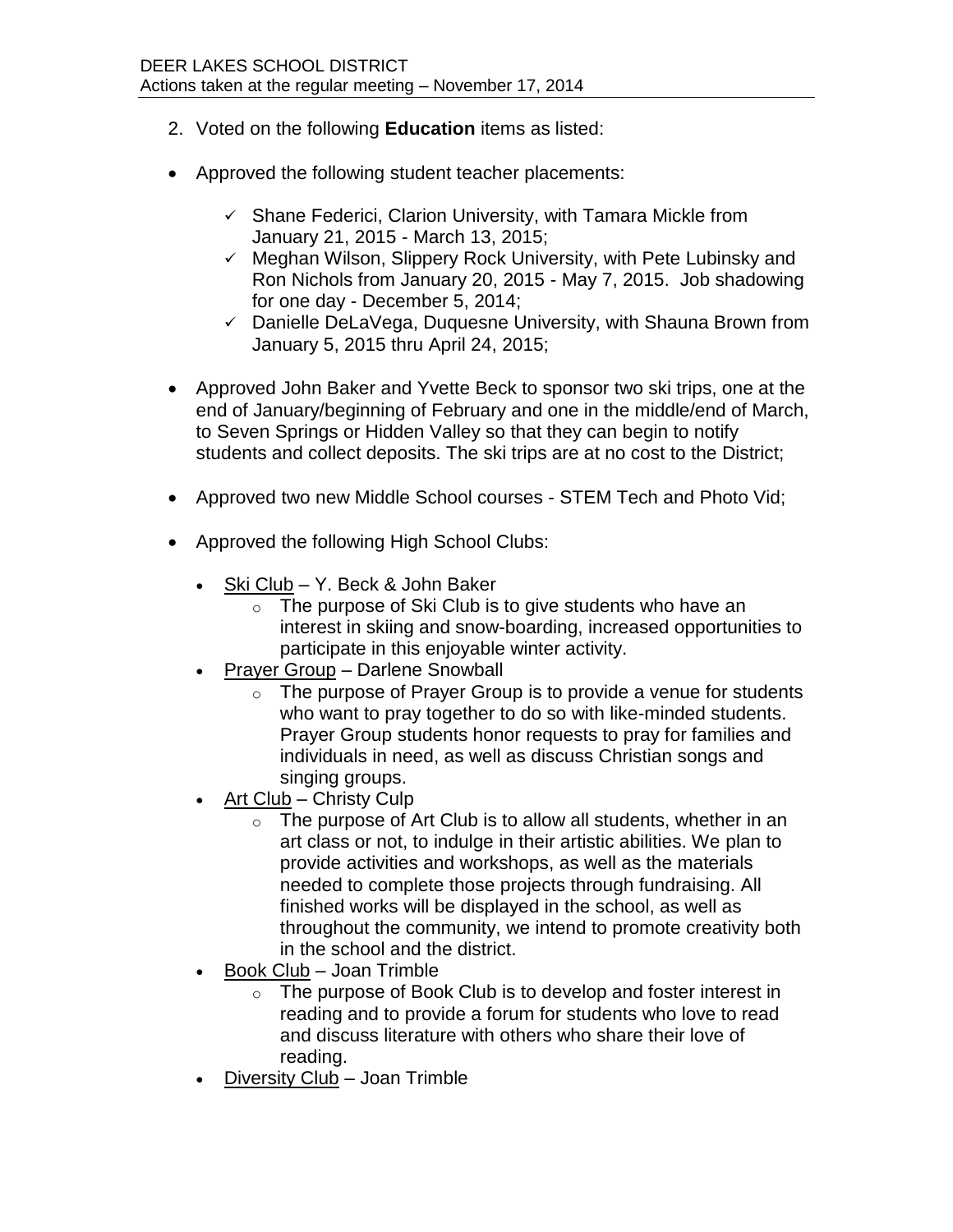- $\circ$  The purpose of the Diversity Club is to help foster understanding, defuse bullying, and promote acceptance of all students.
- Best Buddies Autumn Weleski
	- $\circ$  The purpose of Best Buddies is to establish a global volunteer movement that creates opportunities for one to one friendships. In the past, individuals with intellectual and developmental disabilities have not had the opportunity to have friends outside of their own special education classroom. Participants cross the invisible line that too often separates those with disabilities from those without.
- Anime Club Laura Fleisher-Proano
	- $\circ$  The purpose of Anime Club is for students to share their common interest in Japanese anime and to provide a safe, nonjudgmental space and new experiences for the students at Deer Lakes High School. Anime are Japanese animated films that feature hand-drawn or computer animation. The club will meet to watch and discuss Japanese anime and engage in creative activities such as cosplay (re-enacting anime scenes), trading mangas (Japanese comics) and doing crafts.
- 3. Voted on the following revised **Policies a**s listed:
- Approved a first reading of the following revised policies:
	- $\checkmark$  Policy No. 324 Personnel Files
	- $\checkmark$  Policy No. 810.2 Transportation Video/Audio Recording
- 4. Voted on the following **Personnel** items as listed:
- Hired Amy J. Schriver as a Special Education Student Aide, salary and benefits per ESPA contract, pending new clearances and paperwork required from new fulltime personnel;
- Approved the following substitutes in the capacities indicated for the remainder of the 2014-2015 school year:
	- Denise Dezern (Current Substitute Bus Driver) Cafeteria/Playground Supervisor
	- $\checkmark$  Traci A. Stotler Special Education Student Aide, Cafeteria/Playground Supervisor, Secretary
	- $\times$  Kathy Golgan Bus Matron
	- $\checkmark$  Kelly Carroll Cafeteria/Playground Supervisor, retroactive to November 3, 2014;